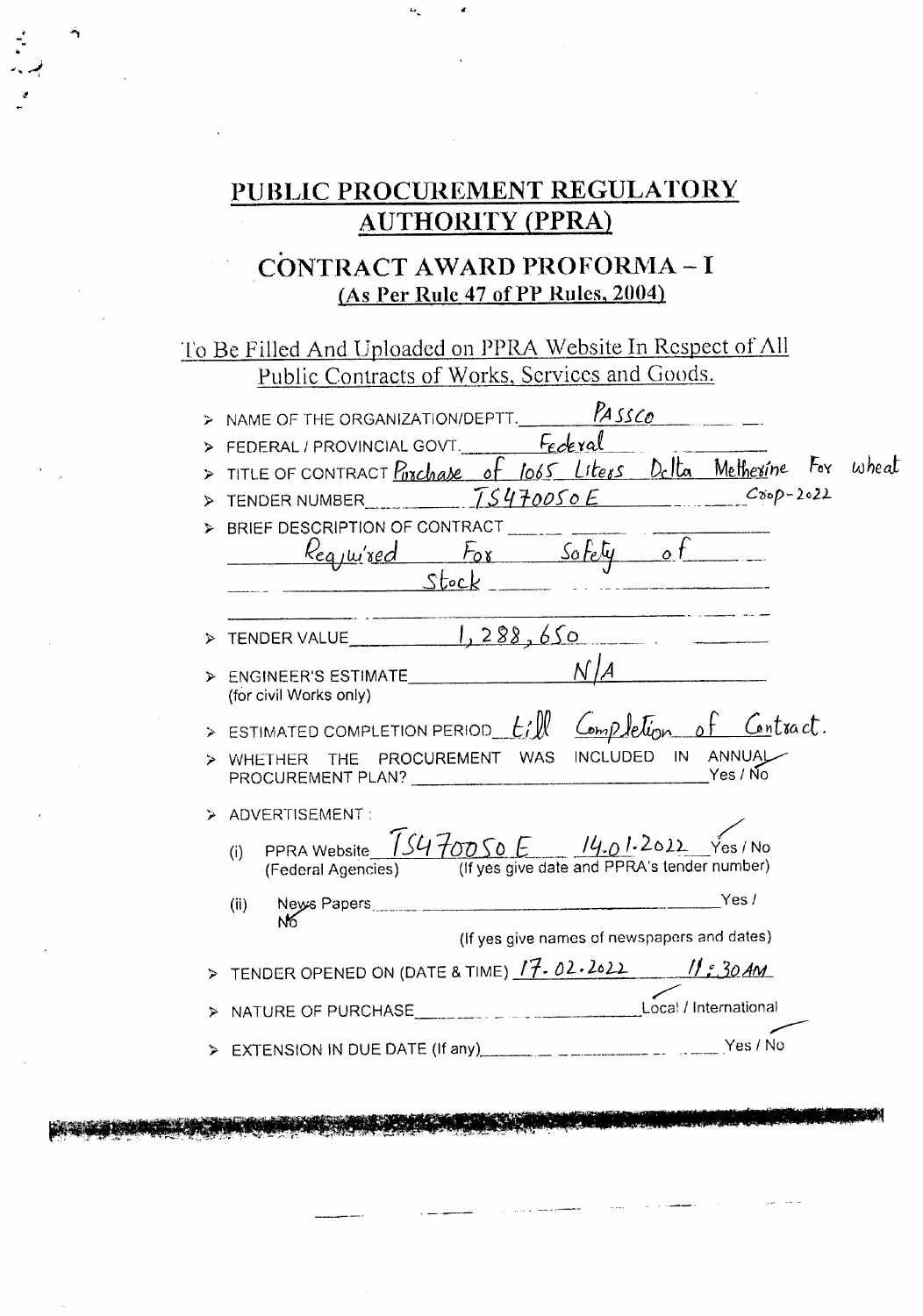> NUMBER OF TENDER DOCUMENTS SOLD  $\overline{\mathcal{O}_5}$ <br>(Attach list of Buyers) > WHETHER QUALIFICATION CRITERIA WAS INCLUDED IN BIDDING/TENDER DOCUMENTS\_\_\_\_\_\_\_\_\_\_ Yes / No (If yes enclose a copy). )- WHETHER BID EVALUATION CRITERIA WAS INCLUDED IN BIDDING/TENDER DOCUMENTS Yes / No (If yes enclose a copy). :> WHICH METHOD OF PROCUREMENT WAS USED: - (Tick one) SINGLE STAGE - ONE ENVELOPE PROCEDURE | \_\_\_\_\_\_\_\_ | a) b) SINGLE STAGE - TWO ENVELOPE PROCEDURE. <sup>t</sup> ... Zl c) TWO STAGE BIDDiNG PROCEDURE. ----r----J TWO STAGE - TWO ENVELOPE BIDDING PROCEDURE. d) PLEASE SPECIFY IF ANY OTHER METHOD OF PROCUREMENT WAS ADOPTED WITH BRIEF REASONS (i.e EMERGENCY, DIRECT CONTRACTING, NEGOTIATED TENDERING ETC.) WHO IS THE APPROVING AUTHORITY **MD** PASSCO > WHETHER APPROVAL OF COMPETENT AUTHORITY WAS OBTAINED

- FOR USING A METHOD OTHER THAN OPEN COMPETITIVE BIDDING.
- NUMBER OF BIDS RECEIVED  $\overline{\hspace{1.5cm}0.3}$
- ---- ).> WHETHER THE SUCCESSFUL BIDDER WAS LOWEST BIDDER\_Yes / No
- ",.. :> WHETHER INTEGRITY PACT WAS SIGNED Yes *I* No

. . . . . . .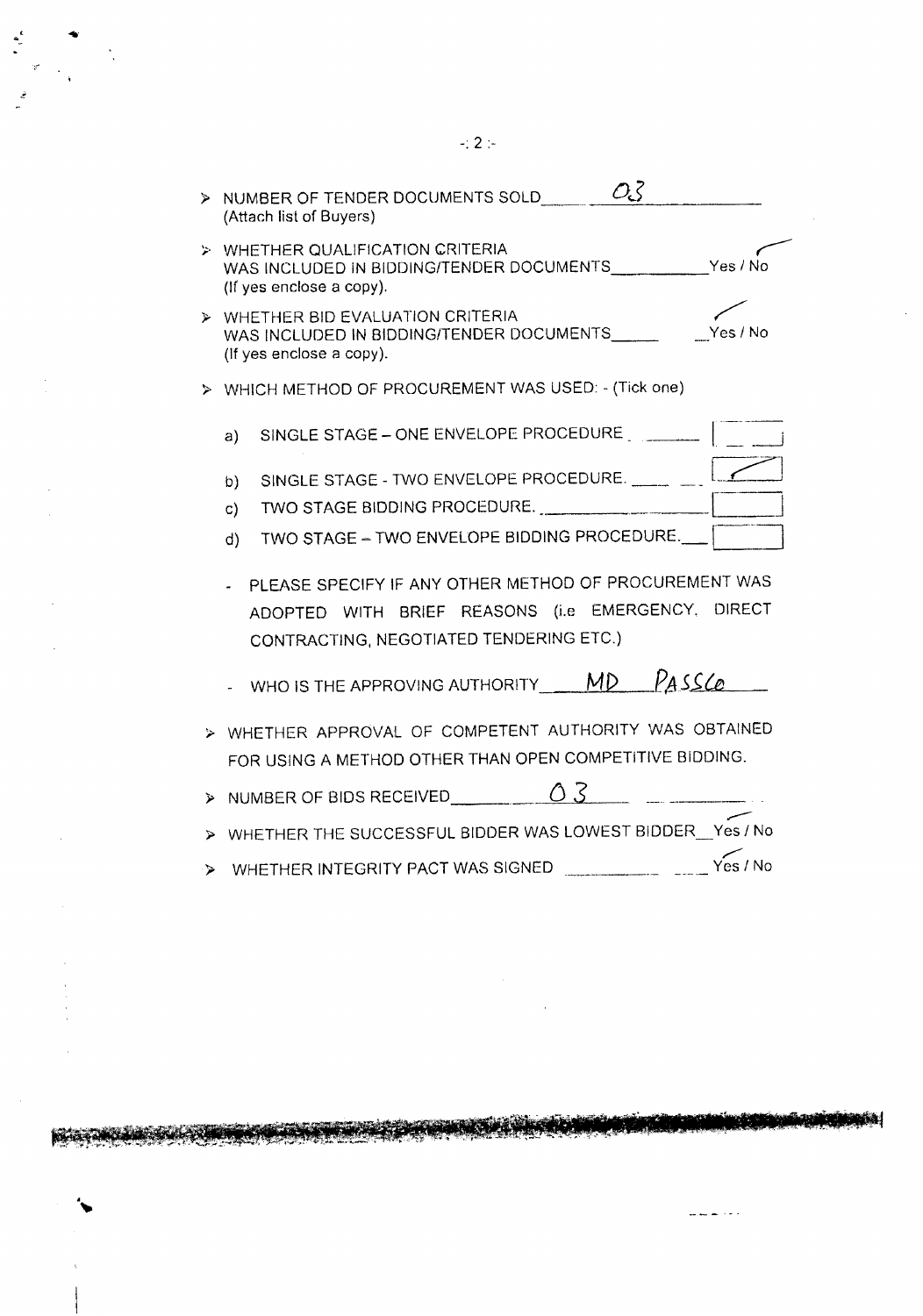## PUBLIC PROCUREMENT REGULATORY **AUTHORITY (PPRA)** (As Per Rule 47 of PP Rules, 2004)

# **CONTRACT AWARD PROFORMA - II**

## To Be Filled And Uploaded on PPRA Website In Respect of All Public Contracts of Works, Services & Goods.

|        | > NUMBER OF BIDDERS PRESENT AT THE TIME<br>OPENING OF BIDS $\bigcirc$                                                                          |        |                 | and the contract of the contract of the contract of the contract of the contract of the contract of the contract of | OF |
|--------|------------------------------------------------------------------------------------------------------------------------------------------------|--------|-----------------|---------------------------------------------------------------------------------------------------------------------|----|
|        | NAME AND ADDRESS OF THE SUCCESSFUL BIDDER<br>1. M/s ZR Engineering, 24 Nil Collage<br>Road Township Lahore.                                    |        |                 |                                                                                                                     |    |
| ⊅<br>⋗ | RANKING OF SUCCESSFUL BIDDER IN EVALUATION REPORT<br>(i.e. 1st, 2nd, 3rd EVALUATED BID).<br>NEED ANALYSIS (Why the procurement was necessary?) |        | 1st             |                                                                                                                     |    |
|        |                                                                                                                                                | Fox __ | Safety of Stock |                                                                                                                     |    |
|        | IN CASE EXTENSION WAS MADE IN RESPONSE TIME, WHAT WERE THE<br>REASONS (Briefly describe)                                                       |        |                 |                                                                                                                     |    |
|        |                                                                                                                                                |        |                 |                                                                                                                     |    |

**SOUTH THE MOVE IN THE STATE OF THE CONTRACT**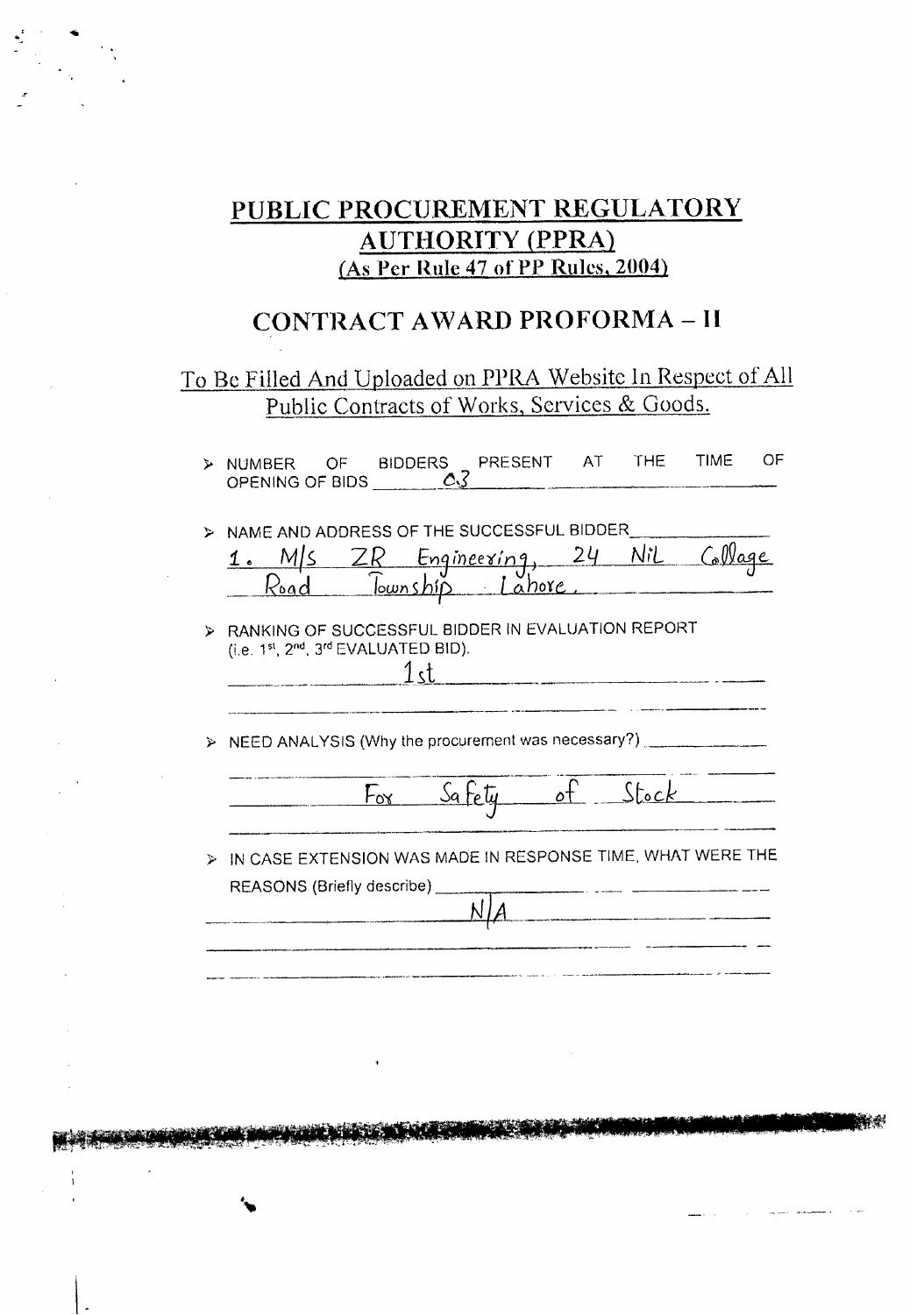|   | WHETHER NAMES OF THE BIDDERS AND THEIR PRICES WERE READ                                                     |          |  |  |  |
|---|-------------------------------------------------------------------------------------------------------------|----------|--|--|--|
|   |                                                                                                             |          |  |  |  |
| ১ | DATE OF CONTRACT SIGNING <u>COP-03. 2022</u><br>(Attach a copy of agreement)                                |          |  |  |  |
| ⋗ | CONTRACT AWARD PRICE $\frac{1210}{Pex}$ $pex$ $like x$                                                      |          |  |  |  |
| ⋗ | WHETHER COPY OF EVALUATION REPORT GIVEN TO ALL<br>BIDDERS<br>(Attach copy of the bid evaluation report)     | Yes / No |  |  |  |
| ⋗ | (If yes result thereof)                                                                                     |          |  |  |  |
| ⋗ | ANY DEVIATION FROM SPECIFICATIONS GIVEN<br>IN THE TENDER NOTICE/DOCUMENTS Ves / No<br>(If yes give details) |          |  |  |  |
| ⋗ | (If yes give details)                                                                                       | Yes / No |  |  |  |
|   |                                                                                                             |          |  |  |  |
|   |                                                                                                             |          |  |  |  |

**Service Company of Contract Only** 

**CONTRACTOR** 

[F.No.2/1/2008PPRA-RA.III]

214. y

1999 M

 $\frac{1}{1}$ 

**Negri Maga** 

 $\ddot{\cdot}$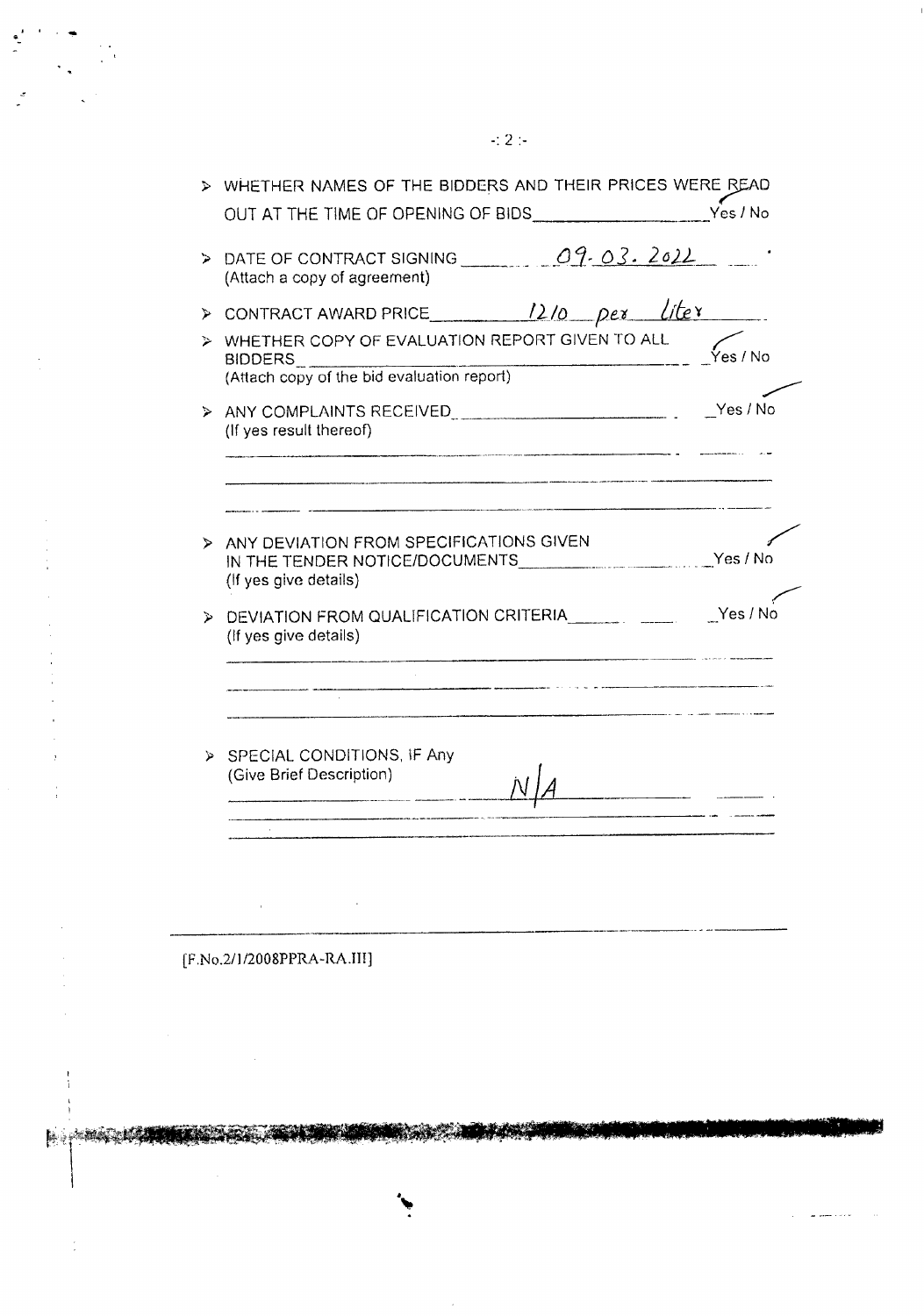| Receipt# |
|----------|
| 27326    |
| 27329    |
| 27347    |
|          |

*J*

. . ."' . ,. . .' .

 $\mathcal{L}$ 

ang pa

 $\check{\cdot}$ 

- ;. ~;~ - .I

.( *'I* ..~.,~~--------------- <sup>j</sup>

MIXIADAS<br>CASH CELL<br>DATED 2022

÷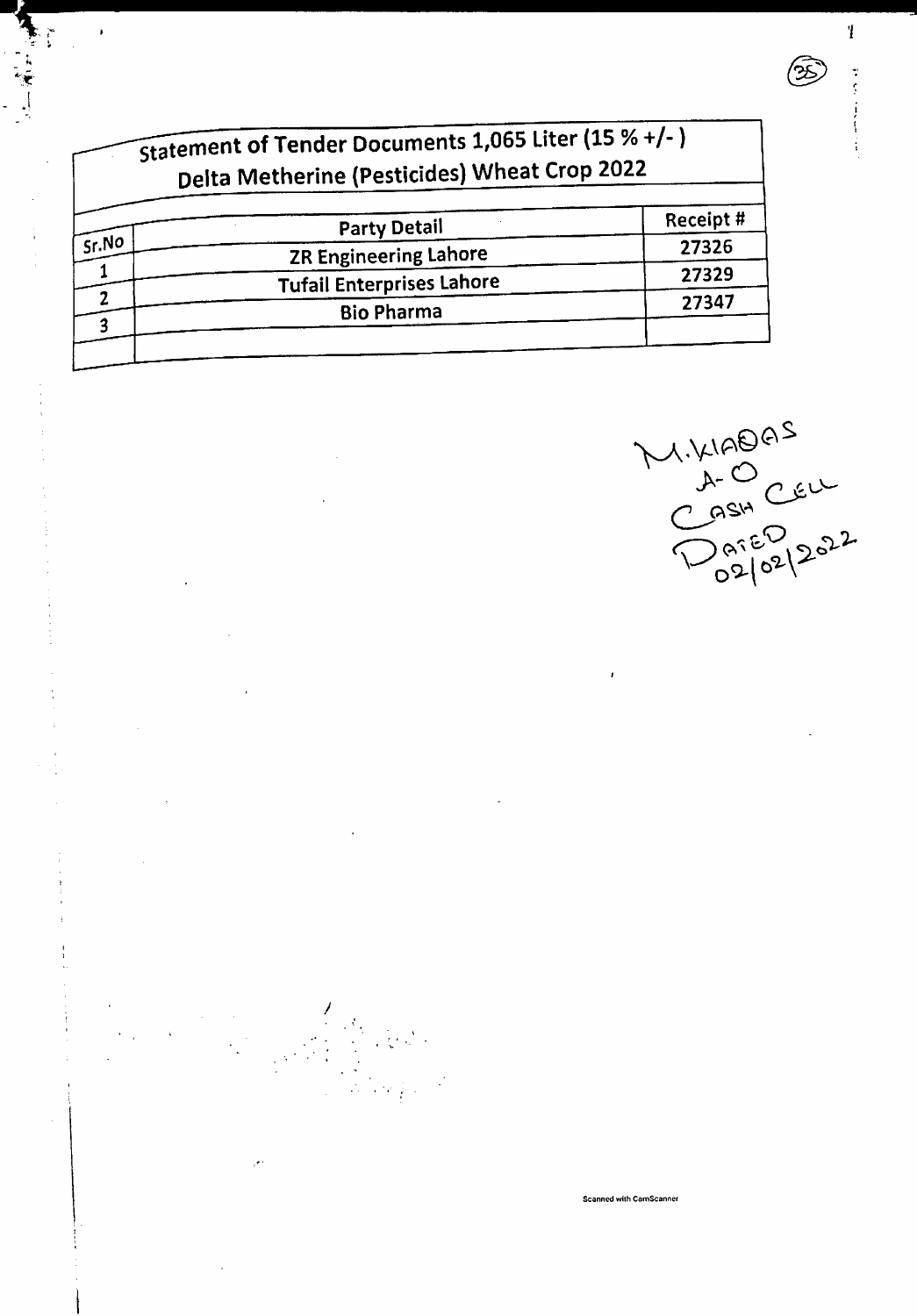#### EVALUATION OF EIDS  $\overline{3}$ .

A bid determined as non-responsive will be rejected and will not  $13.1$ subsequently be made responsive by the bidder by correction of the nonconformity.

n,

W

f

l

- The relevant Committee will evaluate and compare only the bids previously 13.2 determined to be responsive. The bids will be evaluated as a whole.
- It will be examined in detail whether the items offered by the company  $13.3<sub>1</sub>$ complies with the Technical specifications as provided in this tender document as per Annex-A. For this purpose, the company's data will be compared with the tender document eligibility and evaluation criteria along with visit to company facilities / offices for physical inspection.
- it will be examined in detail whether the documents comply with the 13.4 conditions of the tender document. It is expected that no major deviation / stipulation shall be taken by the company / firm.
- Any minor informality or non-conformity or irregularity in the documents,  $13.5$ which does not constitute a material deviation, may be waived by PASSCO (if deemed appropriate), provided such waiver does not prejudice or affect the relative ranking of any other company / firm.

#### PROCESS TO BE CONFIDENTIAL  $4.$

- 14.1. No company / firm shall contact PASSCO on any matter relating to its tendering process from the time of opening to the time of tendering announcement.
- Any effort by a bidder to influence PASSCO in the evaluation, comparison or  $14.2$ selection, decision may result in the rejection of its bid.

#### $.5.$ TECHNICAL EVALUATION COMMITTEE (TEC)

- The Technical proposal submitted by the bidder will be evaluated against the  $15.1$ aforementioned technical requirements by a Technical Evaluation Committee constituted by Commercial Wing.
- Furthermore the Committee will take all appropriate measures/actions as  $15.2$ deemed fit to complete the assigned task.

#### $16.$ AWARD CRITERIA & PASSCO'S RIGHT

- The contract will be awarded to most advantageous bidder as per PPRA rules  $16.1$ provided that such bidders have been determined to be technically qualified to satisfactorily perform the contract. The selected company will have to furnish a performance security in shape of banking instruments except CDR/SDR  $\omega$  5% of total bid price in addition to 2% of the tendered value already deposited as bid money/earnest money valid till completion of contract.
- The PASSCO reserves the right to accept or reject any submitted bid, as per 16.2 PPRA rule and to annul the tendering process and reject all bids, at any time prior to award of order, without thereby incurring any liability to the affected bidders or any obligation to inform the affected bidders of the grounds for the PASSCO's action.

#### REQUIREMENT / FORMAT OF BID 17.

All bidders shall quote their Price / Rates along with 2% bid security  $17.1$ /earnest money of the total bid price in the form of Pay Order/Demand Draft/Banker Cheque, as per this tender document requirement/ obligations. CDR/SDR shall not be accepted.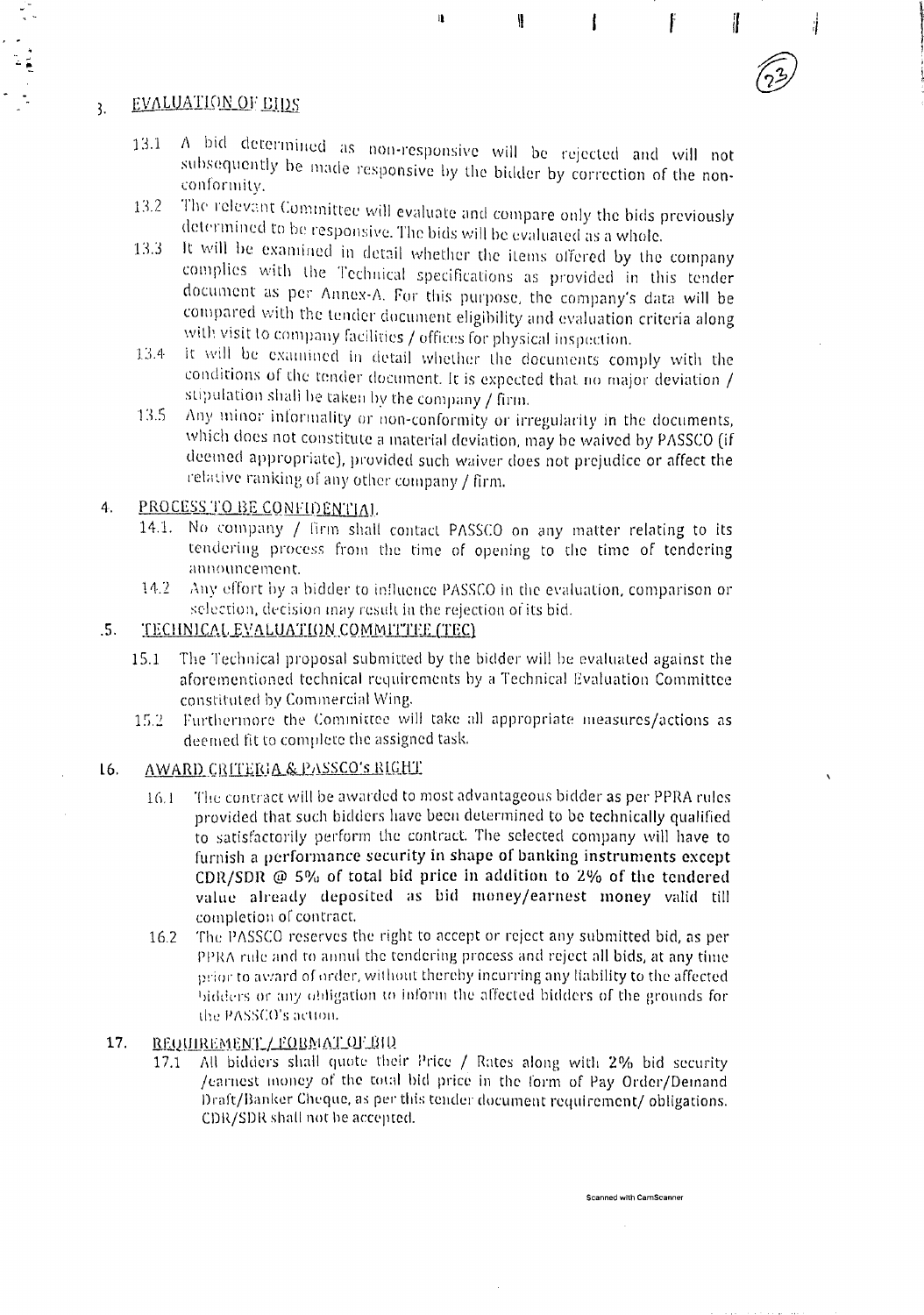# yject: TECHNICAL EVALUATION REGARDING PURCHASE OF 1,065 LITERS DELTA METHERINE.



| $\sqrt{\frac{1}{N}}$ Name & Designation<br>$\overline{S}r$ # | <b>Status</b> |
|--------------------------------------------------------------|---------------|
| Saadat Ali Khan, Manager (S&C)                               | Convener      |
| а.<br>TAmeen Sikander, AO (A&I Wing)                         | Member        |
| b.<br>Muhammad Yasin, PO (Field Wing)                        | Member        |
| <b>C.</b>                                                    |               |

The documents were technically evaluated and analyzed by the committee whereas the samples provided extra section were sent to Laboratory of PCSIR dated 02/02/2022 for testing purpose. Lab test results were ed dated 15/02/2022

Technical evaluation detail is as under:-

á

|                                                                                                                                                                                                                                           | $\overline{ZR}$ | Tufail      | Bio             |
|-------------------------------------------------------------------------------------------------------------------------------------------------------------------------------------------------------------------------------------------|-----------------|-------------|-----------------|
| <b>Required Documents</b>                                                                                                                                                                                                                 | Engineering     | Enterprises | Pharma          |
| Application/letter of Intent for participation in<br>tendering process.                                                                                                                                                                   | Provided        | Provided    | Provided        |
| Firms must have valid experience in supplying of<br>"Delta Metherine (Pesticides)"to public / private                                                                                                                                     | Provided        | Provided    | Provided        |
| sector organizations.<br>Provide 2 samples of Delta Metherine as per                                                                                                                                                                      | Provided        | Provided    | Provided        |
| required specifications for lab test.<br>Firm must attach valid bank statement in original                                                                                                                                                | Provided        | Provided    | Provided        |
| showing financial stability of the firm<br>Copy of Income Tax / Sales Tax Registration.                                                                                                                                                   | Provided        | Provided    | Provided        |
| Fresh certificate from manufacturer                                                                                                                                                                                                       | Provided        | Provided    | Provided        |
| the<br>Registration certificate, registered with<br>Government of Pakistan in terms of agricultural                                                                                                                                       | Provided        | Provided    | Not<br>Provided |
| Pesticides Ordinance 1971.                                                                                                                                                                                                                | Provided        | Provided    | Provided        |
| Copy of authorized dealership or distributorship.<br>Office details at Lahore and other cities (if                                                                                                                                        | Provided        | Provided    | Provided        |
| applicable) with Phone Numbers/Addresses.<br>Affidavit on Stamp Paper of Rs. 100/- that the firm<br>is not black listed by any Government / Semi<br>Government Department as per Specimen at                                              | Provided        | Provided    | Provided        |
| Annex-B.<br>Certificate/undertaking that the firm would supply<br>Delta Metherine (Pesticides)" For Wheat Crop<br>2021.                                                                                                                   | Provided        | Provided    | Provided        |
| Noncompliance to the same may result<br>in.<br>immediate termination of "Acceptance / Supply<br>Order/Agreement " leading to forfeiture of<br>earnest money / performance security and<br>blacklisting of firm as per Specimen at Annex-C | Provided        | Provided    | Provided        |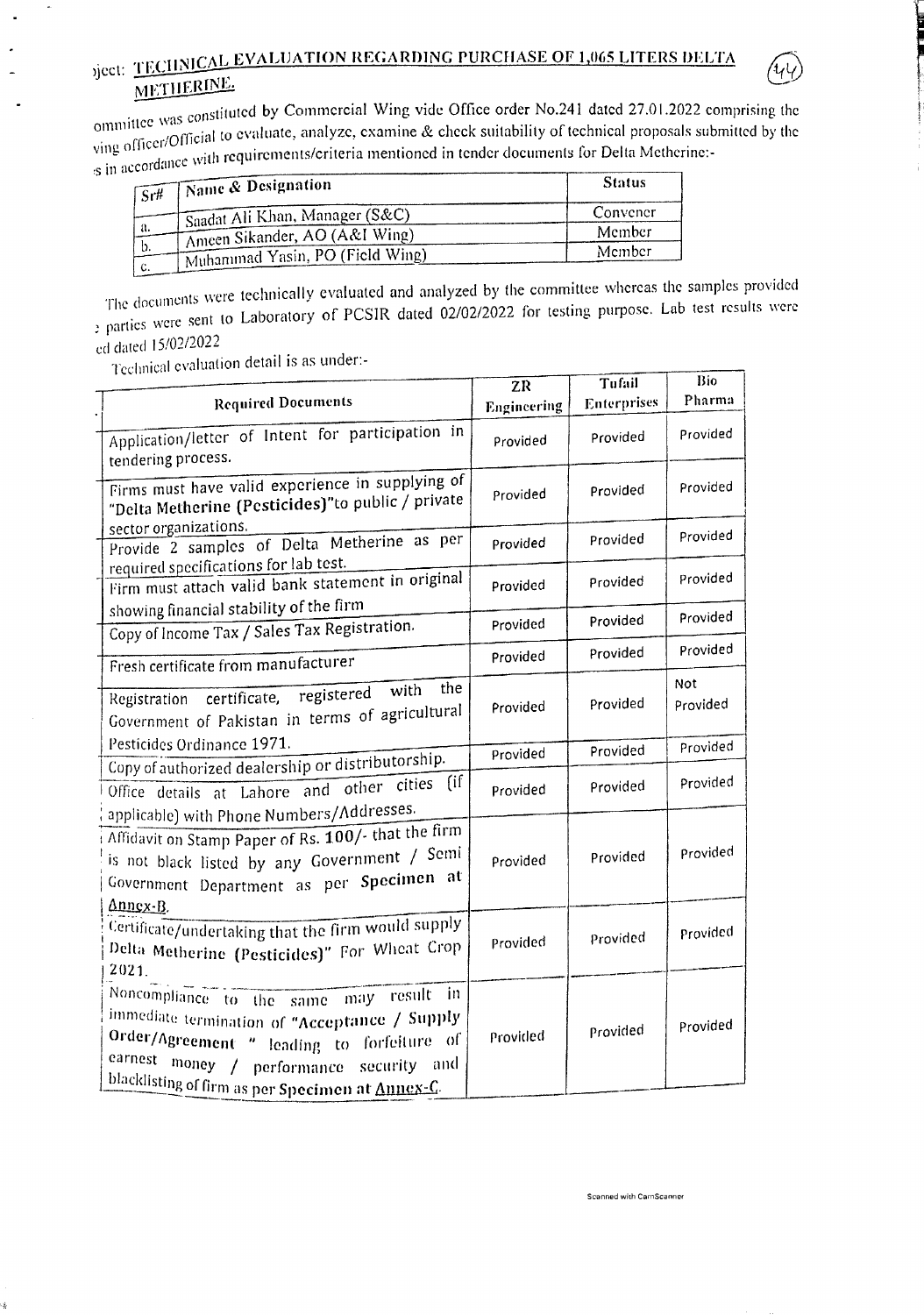aseen

Member



Submitted as desired, please

ON LEAVE

 $\overline{\mathbf{3}}$ .

Ameen Sikander  $AO(AAI$  Wing) Member

Muhamind Yasin PO (Field Wing) Saudat Ali Khan

Manager (S&C Wing)





 $-1$  $2,10$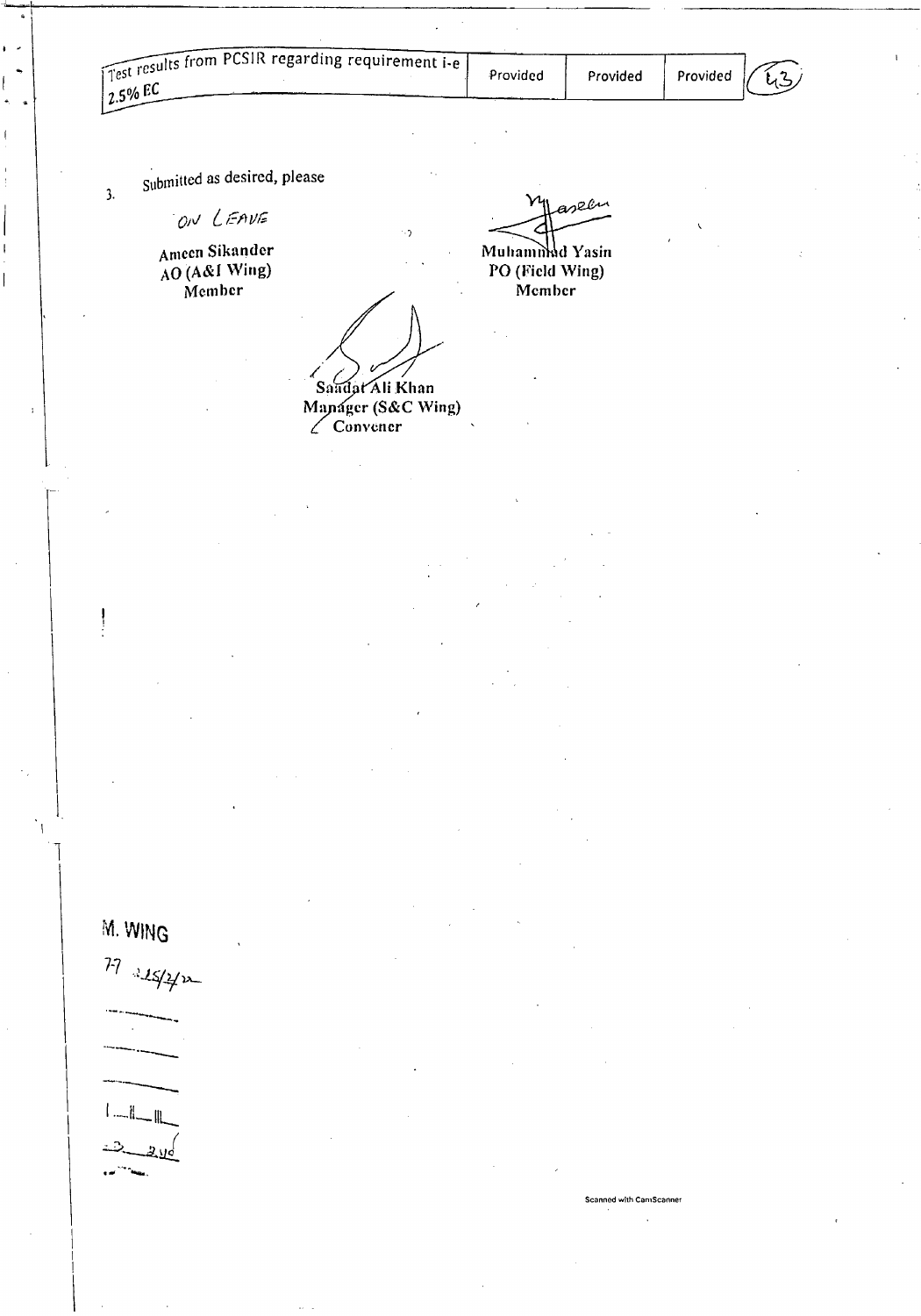5. Packing: Pesticide (Delta Methrine) will be properly packed in firmly scaled and leak proof cases/cartons of one liter pack. Alternatively, manufacturer standard packing shall also be acceptable. Expiry date of Delta Methrine should be printed on the label as per Agricultural Pesticides Ordinance, 1971.

6. The Seller has deposited Financial instruments Rs. *31,950/.* vide UC NO. 050?3590 Dated 31.01.2022 & Rs. 58,260 /- vide PO NO. 02744196 Dated 01.03.2022 totaling to Rs.90,210 (Rupees Ninety Thousand Two Hundred & Ten Only) as Security at the rate of 7% of the contract value. Security amount will be released after successful completion of the Agreement.

### INSJlECTIONrmST . .

Ì

....

 $\frac{1}{2}$ .

 $\overline{7}$  Inspection of goods will be carried out by a Committee constituted by Commercial Wing PASSCO and rep of supplier within 3 days on receipt who will visually ascertain the general condition of the containers date of manufacture & expiry dale of the product. If the bottles/packing materials are fit/OK (airtight) (hen the Committee will draw one representative sample from each batch and will be got tested from any Governmcnt laboratory as the buyer may deem fit. Lab test report should be communicated to AGM (Commercial) immediately. Lab test charges will be borne by the Seller. If stocks through visual inspection arc not found nccording to the standard/specifications as laid in the contract, the Convener Committee will inform the supplier as well as GM (Commercial) of the observations of visual inspection. If the visual inspection report is negative, the stocks will not be accepted. The stock will only be accepted in case both the visual inspection report as well as Lab test reports arc found tit/ ok.

8. Payment will be made within IS days of the date of receipt of the bill duly supported by original Goods Receipt Advice (pink colour ORA), inspection report, laboratory test report and Commercial invoice along with sales tax invoice.

9. Supplier will be required to replace the stocks found below specifications without any compensation at the same destination within the delivery period/schedule.

10. In case of Late Delivery (LD), PASSCO will be entitled to compensation for loss and will charge LD charges at the rate of 2% of the cost of Delta Methrine for delay of 10 days. Thereafter the contract may be rescinded.

It. In case the supplier sells the goods on lower rate than PASSCO contracted rates to any other agency during the currency of agreement, the lesser/reduced rates i.e. difference of price will be paid by the supplier to PASSCO.

12. In case supplier fails to deliver the agreed quantity of Delta Methrine or part thereof beyond 10 days of the final delivery date in respect of any consignment/schedule, PASSCO may rescind the agreement, forfeit security deposited. Additionally PASSCO may purchase defaulted quantity of Delta Methrine at risk and cost basis, in that case, extra expenses incurred by PASSCO shall be recoverable from the defaulting supplier either from pending bills, payments. dues/security or through legal re-course.

13. Save as provided hereinabove, in case of violation of any term or condition of this agreement, on the part of seller the buyer may confiscate the performance money/security and procure the consignment or part thereof at the risk and cost of the seller.

14. No claim on account of fluctuation in Intemational/Local market rates, which may arise out of any cause, shall be entertained, provided always that in the evcnt leaving of any duty or, tax on the goods is imposed, increased, decreased or remitted, the Seller shall not be entitled to add to the said price any amount arising out of such imposition or increase

15. If violation any term & condition by second party of this agreement it is the sole prerogative of PASSCO authority to forfeit security amount and rescind the agreement.

### 16. FORCE MAJEURE

16.1 Force majeure shall mean any event, act or other circumstances not being an event, act or circumstance under the control of the PASSCO or of the Firm i.e., Earthquake, Flood, or any other Severe Climatic circumstances. Non.availability of material and those items ancillary material or any other event leads towards clear negligence of the Firm shall not constitute Force majeure.